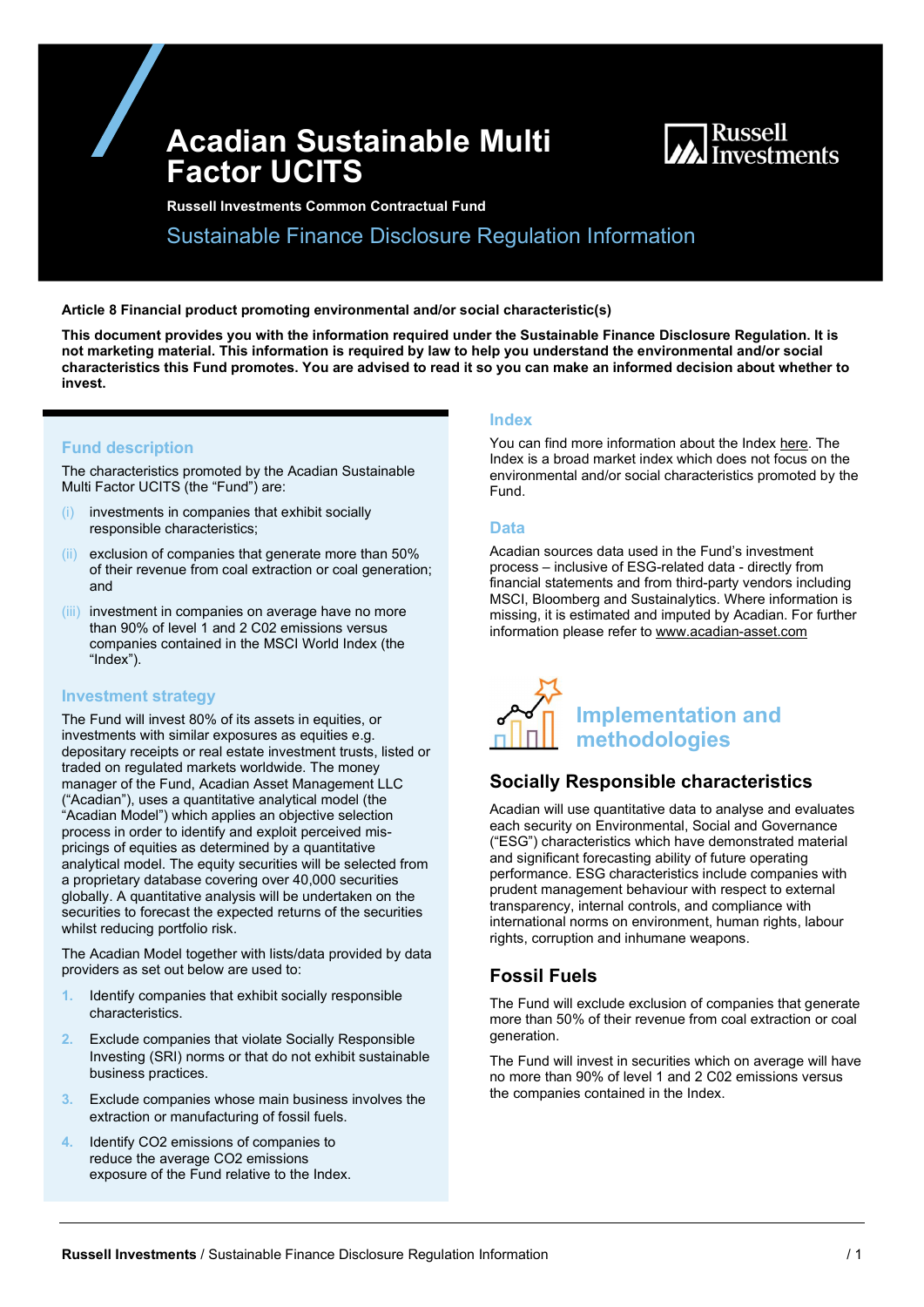## ESG integration

Acadian wholly incorporates ESG investing throughout the investment process utilised for the Fund. ESG considerations are integrated through factors in our bottomup and top-down forecasting frameworks. Acadian integrates ESG factors into the Fund's investment process along each dimension:

Environmental: Acadian account for environmental considerations in a variety of ways; examples include our carbon tax on high emitting companies and further investment options for risk controls.

Social: Acadian also finds that labour practices in commodity sectors are a relevant consideration in assessing corporate asset quality.

Governance: Acadian believes that investing in companies with strong governance profiles has the potential to enhance returns. Acadian utilises a related factor in its bottom-up framework that includes considerations of board independence, litigation and fraud potential.



# Sustainability indicators

## The indicators used are:

- Invest in securities of companies that exhibit socially responsible characteristics.
- Exclusion of companies that generate more than 50% of their revenue from coal extraction or coal generation.
- Fund investments on average will have no more than 90% of level 1 and 2 C02 emissions versus the securities contained in the Index.



# Achievement of **imental and/or** social characteristic(s)

This information will be provided in accordance with the timelines requizred by the Sustainable Finance Disclosure Regulation.



Acadian's Responsible Investing policy can be found on its website.